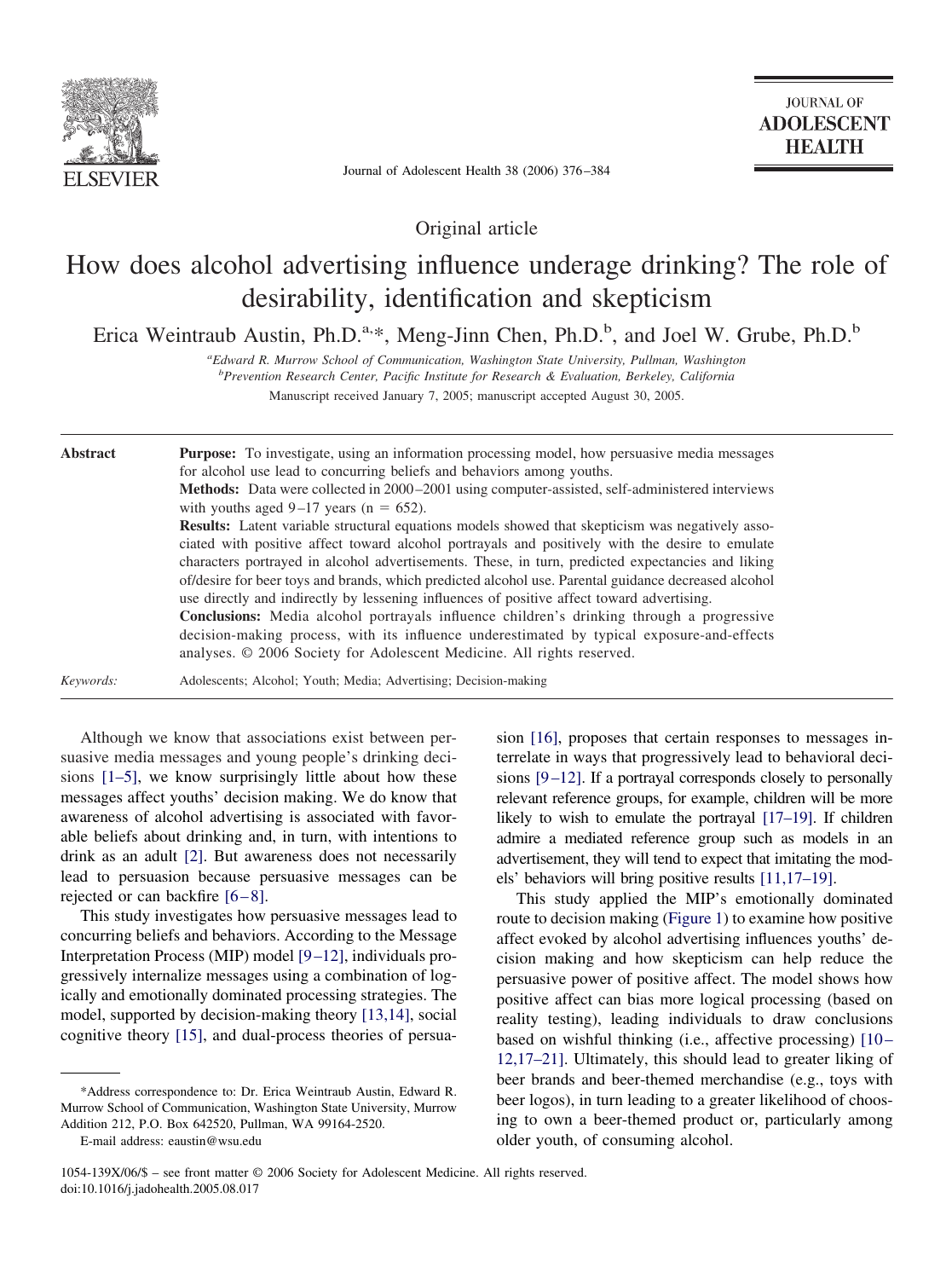<span id="page-1-0"></span>

Figure 1. The hypothesized message interpretation process model (affect-oriented route).

The MIP model also holds that logic-based processing can reduce the impact of emotionally dominated processing [\[21–23\].](#page-8-0) This is illustrated by an apparent contradiction recently found in experimental tests of the model. Media literacy interventions intended to increase skepticism also increased perceptions of advertising desirability, even while they reduced positive attitudes toward advertising and susceptibility to peer influences [\[24,25\].](#page-8-0) This coincides with studies showing that heightened awareness of persuasive tactics increases skepticism and decreases susceptibility [\[25,26\].](#page-8-0) Accordingly, this study expected to find that skepticism increases reports of desirability even though desirability positively predicts identification (i.e., emulation). If the logical basis of desirability has been strengthened through skepticism, the predictive power of desirability on identification should decrease.

This study also incorporates media exposure to test how decision-making processes posited by the MIP model mediate the potential effects of exposure to alcohol advertising. This contrasts the current model with an alternative view, that exposure to media that frequently glorify or portray alcohol consumption by itself produces beliefs consistent with the portrayals [\[27\].](#page-8-0) Finally, this study examines how parental guidance reduces the potentially persuasive effects of alcohol advertising, in support of the view that parents can reduce the persuasive effects of media messages [\[17,20\].](#page-8-0) Counter-reinforcement of persuasive media messages by parents should increase young people's skepticism toward the media portrayals, reduce message desirability, reduce identification, and reduce liking for beer brands and beer-themed goods.

## **Methods**

#### *Sampling and data collection*

Analyses were based on the Wave one data of a three-year longitudinal study (2000–2003) of youths aged 9–16 years at baseline from nine counties in the San Francisco Bay Area. A random-digit-dial (RDD) method and brief parental screening interview established eligibility. One child was selected randomly per household. The sample was stratified by age and gender to fill 16 quota cells (eight age  $\times$  two gender). Of 786 youth recruited, 652 participated. Data were collected in En-

glish via computer-assisted, in-home, self-administered 45– 60-minute surveys after written consent was obtained during the home visit.

# *Measures*

*Television viewing.* Respondents reported hours of television they typically watched on each weekday (Monday through Thursday), Friday, Saturday, and Sunday. A TVhour indicator was constructed from the sum of daily TV viewing in a week. Respondents indicated how often in the past 12 months (1 [never]–10 [5 or more times a week]) they watched television sports. Finally, seven primetime sitcoms/dramas, indicated by Nielsen data as capturing a high percentage of the 13–17-year-old audience, were selected. Respondents indicated whether they watched "all or most of the way through" each of them in the past 30 days. An indicator was constructed for the number of programs watched  $(0-7)$ .

*Magazine readership.* Respondents indicated on a fourpoint scale (never–very often) how often they read magazines in general.

*Skepticism.* Respondents indicated their level of agreement on four-point scales (disagree strongly–agree strongly): "Alcohol ads make drinking seem better than it really is" and "Companies that make ads want me to buy things that I don't really need." A mean score represented overall skepticism.

*Desirability.* Respondents indicated their level of agreement on four-point scales (disagree strongly–agree strongly) whether: "The women in alcohol ads are always good looking," "Men in beer ads are strong," and "People drinking beer in TV ads seem to have lots of friends." Internal consistency of these measures (Cronbach alpha) was .78.

*Identification.* Respondents answered, on four-point scales (disagree strongly–agree strongly), whether: "I wish I were as good looking as most people in the beer ads," "I want to have as much fun as the people in the beer ads do," and "I want to have as many friends as the people in the beer ads  $do.'$  Cronbach alpha = .80.

*Alcohol expectancies.* Respondents indicated, on a series of four-point scales, how likely (very unlikely–very likely) it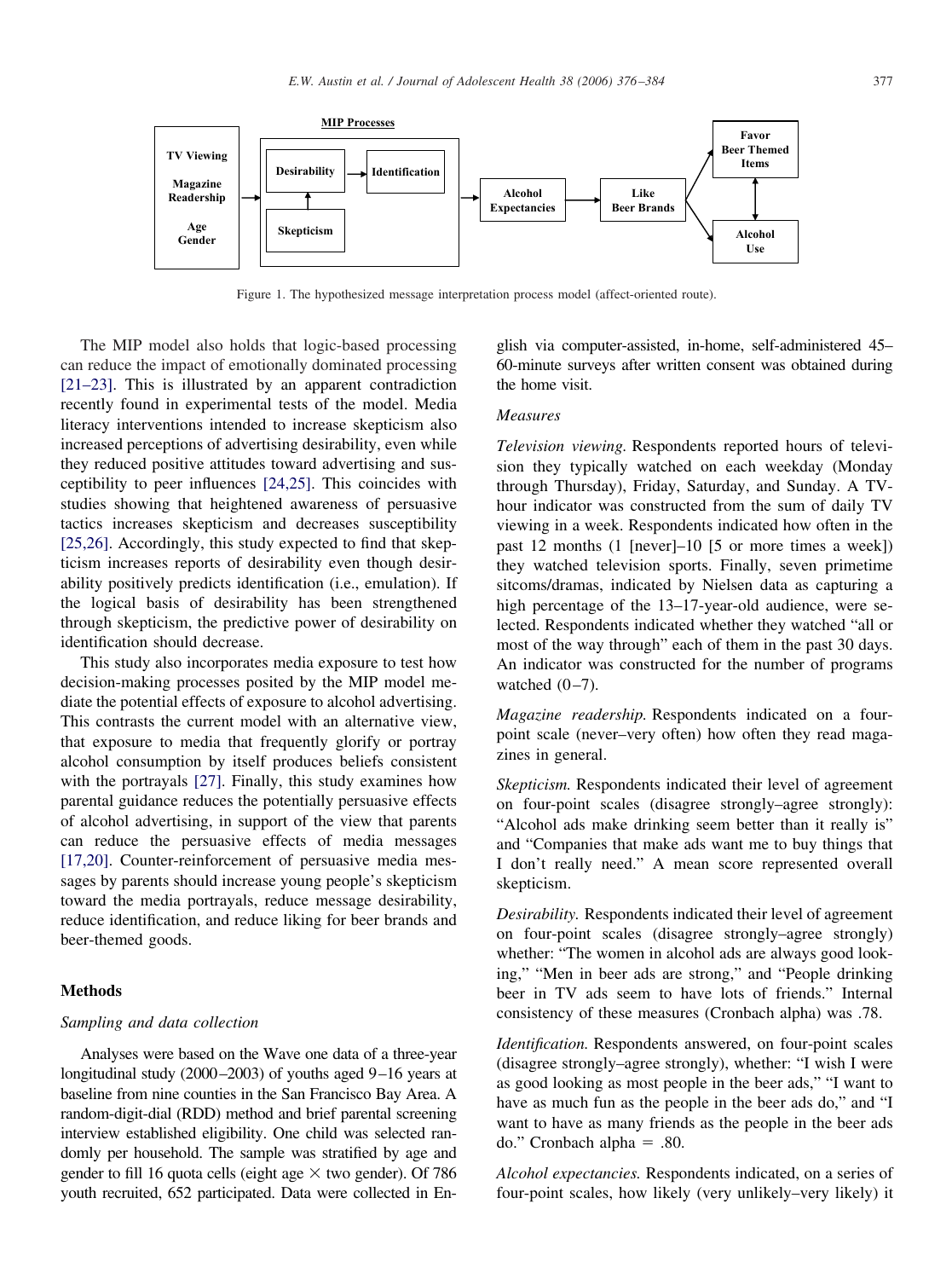<span id="page-2-0"></span>was, for them personally, that having three or four drinks of any alcohol would lead to positive consequences (feel relaxed, feel happy, feel friendly, feel confident, feel outgoing, have fun, feel easy with expressing feelings, and feel more at ease around people) and negative consequences (get into trouble with the police, get a hangover, harm health, out of control, do something regret later, feel sick, and get into fistfights). Cronbach alpha was .90 for the positive expectancy scale and .84 for the negative expectancy scale.

*Like beer brands.* After viewing five 30-second television advertisements for five beer brands, respondents indicated how much they like or dislike each brand of beer, on four-point scales (dislike it a lot–like it a lot). Cronbach alpha  $= .91$ .

*Favor beer-themed items.* After viewing four pictures of goods (including T-shirt, playing cards, model plane, and basketball) that displayed beer brands or logos, respondents indicated how much they would like to own each item on a five-point scale (not at all–very much). Cronbach alpha  $=$ .81. Also, after viewing four pictures of paired goods (Tshirt, playing cards, model plane, and basketball) that included one item with a soft drink brand/logo and another one with a beer brand/logo, respondents indicated which one they would prefer to have for their birthday. A sum score  $(0-4)$  indicated the number of times a beer-themed item was selected.

*Alcohol use.* Frequency of drinking alcohol in the past 12 months was ascertained using a 10-point scale (not at all– everyday). Beverage-specific frequency and usual quantity consumed in the past 30 days were also asked for four categories of alcoholic beverages (beer and malt liquor, wine cooler, wine, and liquor). Because wine consumption was low for this sample, consumption measures of wine and



Figure 2. Latent variables and standardized factor loadings.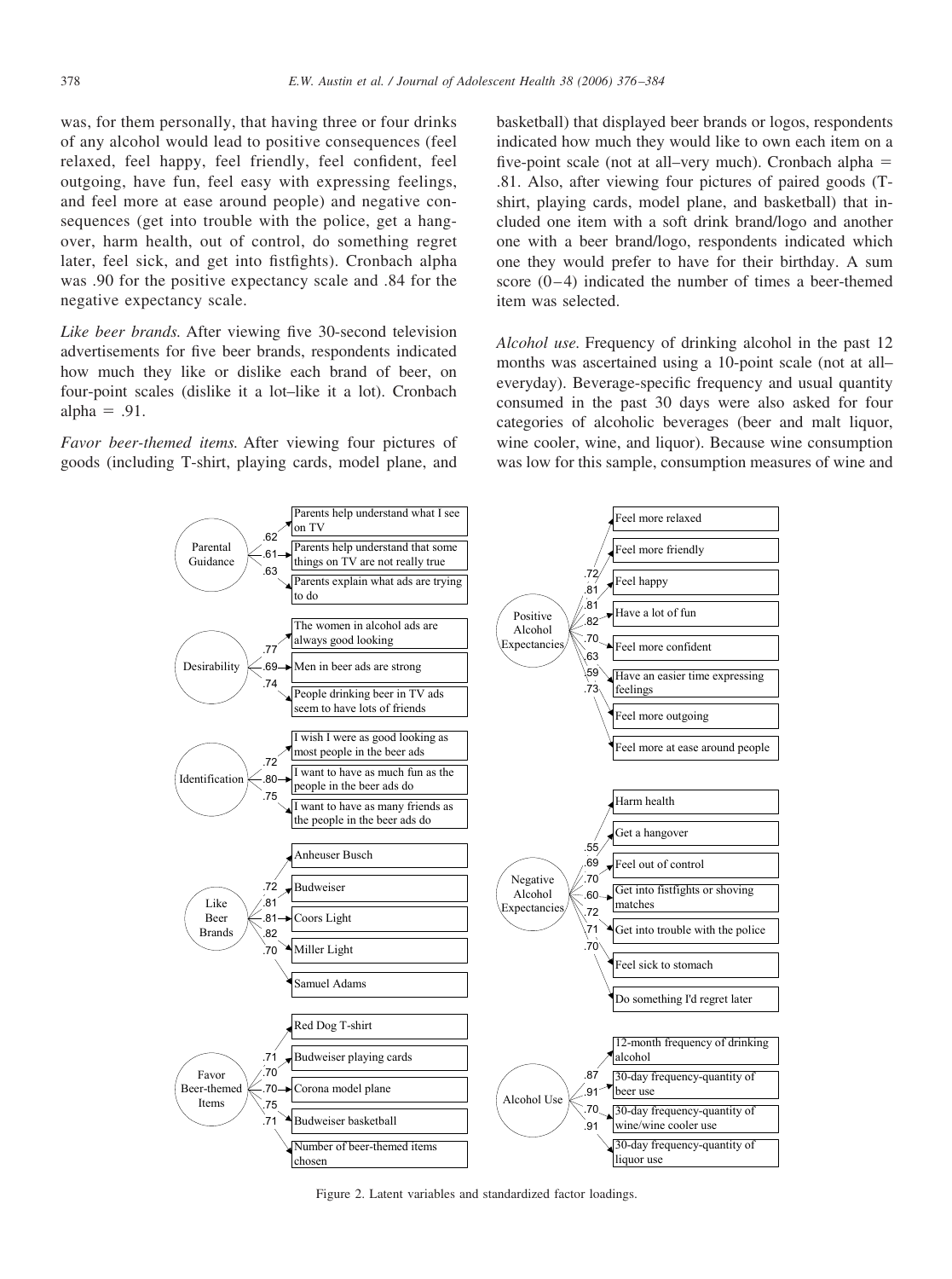wine coolers were combined. Cronbach alpha was .89 for these drinking measures.

*Parental guidance.* Respondents indicated how often, on a three-point scale (never– often), their parents talked with them to (a) help them understand what they see on television, (b) help them understand that some things on television are not really true, and (c) explain to them what ads are trying to do. Cronbach alpha  $= .65$ .

*Demographic characteristics* included age and gender.

## **Results**

## *Sample characteristics*

The sample consisted of 53% males; 47% Caucasian American, 20% Latino American, 10% Asian and Pacific Islander American, 8% African American, 2% Native American, and 13% multi-ethnicity and ethnicity unknown. Their age ranged from 9 to 17 years (mean [SD] = 12.8 [2.21]). About  $23\%$ reported drinking alcohol in the past 12 months and 15% reported alcohol use in the past 30 days, with no significant gender differences. Few of the youth aged  $9-11$  (n = 207) reported alcohol use: three respondents reported past-12 month use and one reported past-30-day use. In contrast, 31% of those aged 12–17 reported past-12-month use and 21% reported past-30-day use.

# *Measurement models*

The MIP model was tested using a latent variable structural model (maximum likelihood) implemented through EQS software [\[28\].](#page-8-0) Missing data were handled using the EM imputation method in EQS. A grand measurement model was first specified using data from the total sample. Eight latent variables were specified: parental guidance, desirability, identification, positive alcohol expectancies, negative alcohol expectancies, liking beer brands, favoring beer-themed goods, and alcohol use. No cross-factor loading was allowed. No error covariance

| Table 1                                              |  |  |  |  |
|------------------------------------------------------|--|--|--|--|
| Correlations between the constructs in the MIP model |  |  |  |  |

was added to the model. Because the data were not normally distributed, robust estimates of the standard errors were requested. Finally, per Hu and Bentler's recommendation [\[29\],](#page-8-0) a cutoff value close to .95 for comparative fit index (CFI) and a cutoff value close to .06 for root mean squared error of approximation (RM-SEA) were used to indicate good model fit. The analyses showed that the measurement model fit the data ade-quately (CFI = .928, RMSEA = .042; [Figure 2\)](#page-2-0). In addition, the correlations between constructs in the MIP model were in the right directions (Table 1).

#### *Cross-gender group comparison*

This grand measurement model was then applied to males and females and the two measurement models were solved simultaneously without any equality constraint in factor loadings across the two models and later with all possible cross-group equality constraints. These two analyses represent the least and most restrictive constraint assumptions. The unconstrained gender-group model fit the data adequately (CFI = .917, RMSEA = .031), as did the fully constrained model (CFI = .919, RMSEA = .031). Multivariate Lagrange Multiplier (LM) tests indicated that out of the 30 equality constraints, only one was not reasonable  $(p = .012)$ . The two models thus appeared to fit the data equally well; the issue of gender differences in factor loadings thus becomes less important. The further crossgender group analyses were conducted without any equality constraint in factor loadings.

## *Cross-age group comparison*

This grand measurement model also was applied to two age subgroups (i.e., ages 9–11 vs. ages 12–17), but with no alcohol use variables because the 9 –11-year-olds consumed almost no alcohol. The unconstrained age-group model fit the data adequately (CFI = .923, RMSEA = .031), as did the fully constrained model (CFI = .916, RMSEA = .032), although less well than the unconstrained model. Releasing the eight unreasonable equality constraints, indicated by the

|                             |          | 2        | 3        | 4        | 5         | 6        |          | 8        | 9         | 10        | 11       | 12       | 13   |
|-----------------------------|----------|----------|----------|----------|-----------|----------|----------|----------|-----------|-----------|----------|----------|------|
| 1. TV hours per week        | 1.00     |          |          |          |           |          |          |          |           |           |          |          |      |
| 2. TV sports                | $.12**$  | 1.00     |          |          |           |          |          |          |           |           |          |          |      |
| 3. Primetime TV             | $.22***$ | $.09*$   | 1.00     |          |           |          |          |          |           |           |          |          |      |
| 4. Magazine readership      | .05      | $.15***$ | $.14***$ | 1.00     |           |          |          |          |           |           |          |          |      |
| 5. Parental guidance        | .06      | .07      | $-.07$   | $-.06$   | 1.00      |          |          |          |           |           |          |          |      |
| 6. Skepticism               | $-.10**$ | .08      | .03      | $.15***$ | .05       | 1.00     |          |          |           |           |          |          |      |
| 7. Desirability             | $-.12*$  | .06      | $.14***$ | $.17***$ | $-.19***$ | $.50***$ | 1.00     |          |           |           |          |          |      |
| 8. Identification           | $-.02$   | $.14**$  | $.18***$ | $.12*$   | $-.21***$ | $.25***$ | $.55***$ | 1.00     |           |           |          |          |      |
| 9. Positive expectancies    | $-.01$   | .05      | $.22***$ | $.13**$  | $-.35***$ | $.20***$ | $.46***$ | $.46***$ | 1.00      |           |          |          |      |
| 10. Negative expectancies   | .01      | $.12*$   | .00      | .04      | $.19***$  | $.22***$ | .03      | $-.09$   | $-.20***$ | 1.00      |          |          |      |
| 11. Like beer brands        | .02      | $.15***$ | $.17***$ | $0.08*$  | $-.26***$ | .06      | $.20***$ | .39***   | .44***    | $-.22***$ | 1.00     |          |      |
| 12. Favor beer-themed items | $.13**$  | $.28***$ | .03      | .03      | $-.27***$ | .06      | $.18***$ | $.31***$ | .29***    | $-.17***$ | $.56***$ | 1.00     |      |
| 13. Alcohol use             | $-.04$   | .00      | .08      | .06      | $-.32***$ | $-.02$   | $.14***$ | $.16***$ | .43***    | $-.37***$ | $.37***$ | $.30***$ | 1.00 |
|                             |          |          |          |          |           |          |          |          |           |           |          |          |      |

 $MIP$  = Message Interpretation Model.

 $p < .05$ ; \*\*  $p < .01$ ; \*\*\*  $p < .001$ .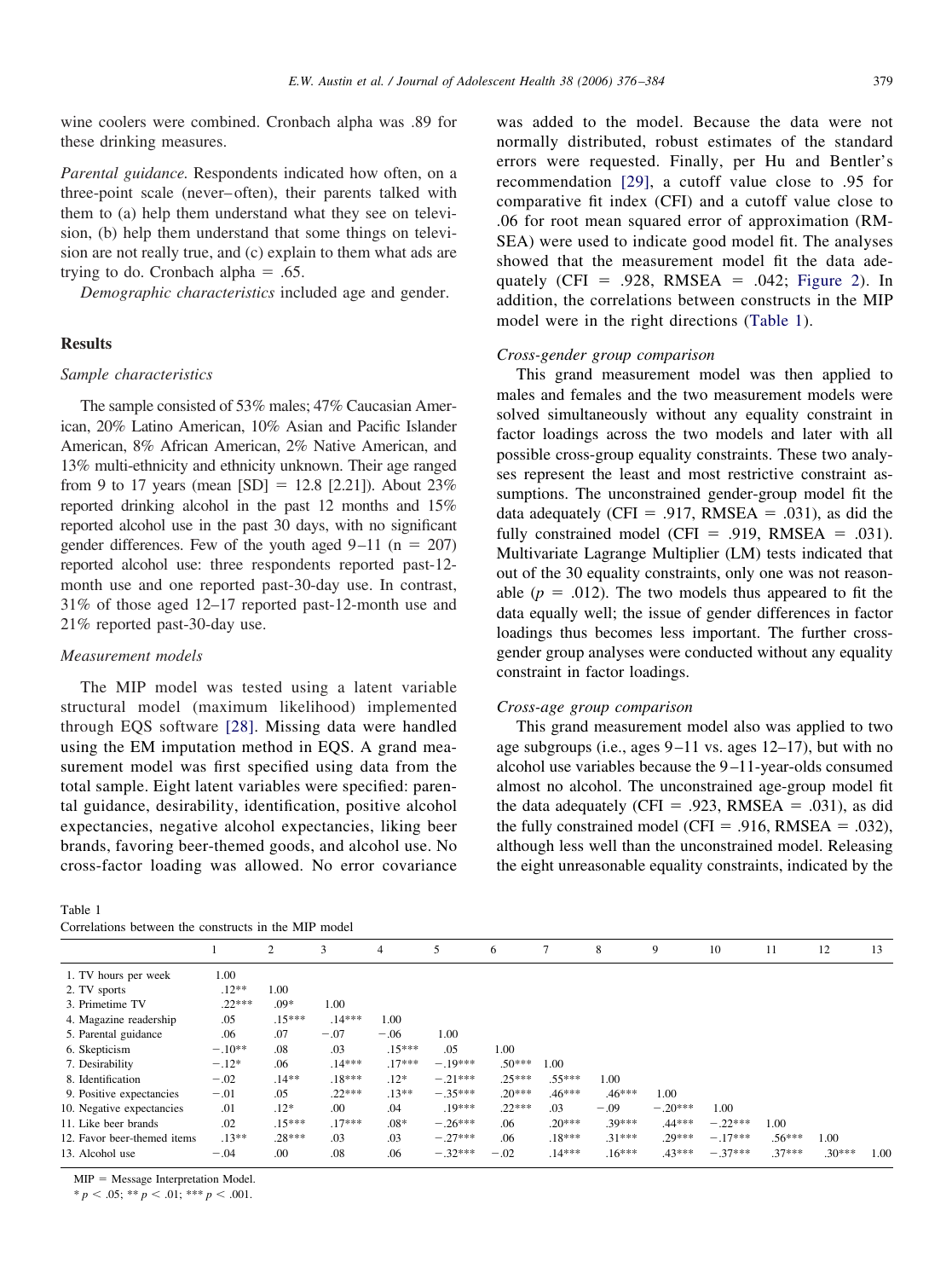Table 2 Significant direct effects in the structural models for males and females

| Predictors                    | Males      | Females        |
|-------------------------------|------------|----------------|
| Alcohol use                   |            |                |
| Positive alcohol expectancies | $.21***$   | $.23***$       |
| Negative expectancies         | $-.24***$  | $-.26***$      |
| Like beer brands              | $.20***$   | $.18***$       |
| Parental guidance             | $-.15***$  | $-.19***$      |
| $R^2$                         | .29        | .31            |
| Favor beer-themed items       |            |                |
| Like beer brands              | $.46***$   | $.58***$       |
| TV hours                      | $.10**$    | $.14**$        |
| Watch TV sports               | $.10**$    | $.14**$        |
| Parental guidance             | $-.12***$  | $-.23***$      |
| $R^2$                         | .28        | .46            |
| Like beer brands              |            |                |
| Identification                | $.20***$   | $.22***$       |
| Positive alcohol expectancies | $.30***$   | $.37***$       |
| Negative alcohol expectancies | $-.15***$  | $-.18***$      |
| Watch TV sports               | $.08*$     | $.09*$         |
| $R^2$                         | .24        | .32            |
| Positive alcohol expectancies |            |                |
| Desirability                  | $.16**$    | $.14**$        |
| Identification                | $.26***$   | $.24***$       |
| Parental guidance             | $-.16***$  | $-.19***$      |
| Watch primetime TV            | $.11**$    | $.10**$        |
| Age                           | $.25***$   | $.35***$       |
| $R^2$                         | .40        | .42            |
| Negative alcohol expectancies |            |                |
| Skepticism                    | $.18**$    | $.39***$       |
| Identification                | $-.11*$    | $-.10*$        |
| Watch TV sports               | $.12**$    | $.11**$        |
| Age                           | $-.19***$  | $-.16***$      |
| $R^2$                         | .08        | .16            |
| Identification                |            |                |
| Desirability                  | $.57***$   | $.52***$       |
| Watch primetime TV            | $.12**$    | $.11**$        |
| $R^2$                         | .35        | .30            |
| Desirability                  |            |                |
| Skepticism                    | $.45***$   | $.42***$       |
| Parental guidance             | $-.23***a$ | $-.06^{\rm a}$ |
| Watch primetime TV            | $.11**$    | $.12**$        |
| TV hours                      | $-.11**$   | $-.12**$       |
| Age                           | $.25***$   | $.25***$       |
| $R^2$                         | .43        | .34            |
| Skepticism                    |            |                |
| TV hours                      | $-.12***$  | $-.14***$      |
| Read magazines                | $.10**$    | $.12**$        |
| Parental guidance             | $.11**$    | $.16**$        |
| Age                           | $.21***$   | $.22***$       |
| $R^2$                         | .05        | .10            |

Note: Cell coefficients are standardized regression coefficients.

 $* p < .05; ** p < .01; *** p < .001.$ 

<sup>a</sup> Coefficients that are statistically different at  $\alpha = .05$ .

LM tests, slightly improved the model fit (CFI  $= .924$ ,  $RMSEA = .030$ . The released equality constraints included three factor loadings in positive expectancies, three in favoring beer-themed items, one in desirability, and one in liking beer brands. Because both models fit the data equally well, the further cross-age group analyses were conducted twice: without any and with some equality constraints in factor loadings.

#### *Structural models*

Structural models were specified according to the MIP theory [\(Figure 1\)](#page-1-0). Overall TV hours, viewing of primetime television programs and TV sports, magazine readership, parental guidance, age, and gender were exogenous predictors of the MIP processes and ultimate outcomes (i.e., favoring beer-themed items and alcohol use). Exogenous variables were allowed to freely correlate with each other. LM tests were used to help ascertain what parameters (i.e., structural paths) could be added to improve model fit and Wald tests were used to ascertain where parameters could be dropped without worsening model fit, until fit indices showed an adequate fit.

#### *Cross-gender group comparison*

Structural models were first fit separately for males and females. Structural paths significant in one model but not in the other were added to the other model to make the two models identical. Multi-group analyses then were undertaken by constraining each of the path coefficients to be equal across the male and female models. The unreasonable equality constraints indicated by the multivariate LM tests were subsequently released. The final model of this crossgender group comparison fit the data adequately  $(CFI =$ .911, RMSEA = .029). Table 2 presents the unstandardized and standardized path coefficients (b and  $\beta$ ) and significance level of each coefficient in the final model. Major results from this procedure also appear in [Figure 3.](#page-5-0) Overall, the MIP processes were almost identical for males and females, except two paths. The association between parental guidance and desirability was stronger for males and the association between skepticism and negative expectancies was stronger for females.

Thus, those who watched more primetime TV found alcohol portrayals in alcohol advertising more desirable and wished to emulate them more. They also held more positive alcohol expectancies. As a result, watching primetime TV was indirectly related to favoring the beer-themed items  $(\beta_{\text{male}} = .04, \beta_{\text{female}} = .06; ps < .001)$ . Similarly, watching primetime TV was indirectly related to alcohol use ( $\beta_{\text{male}} =$ .06,  $\beta_{\text{female}} = .06$ ;  $ps < .001$ ).

Frequency of watching television sports was not related to any MIP variables but was positively related to liking beer brands and favoring beer-themed items. Interestingly, youth who watched more television sports also perceived negative consequences of drinking as more likely.

Youth who spent more hours watching television found goods with beer logos more desirable and were less skeptical about alcohol advertising, but found portrayals less desirable. Total TV hours were also indirectly related to favoring beer-themed items in a negative direction for both males ( $\beta$  = -.01,  $p$  < .05) and females ( $\beta$  = -.02,  $p$  <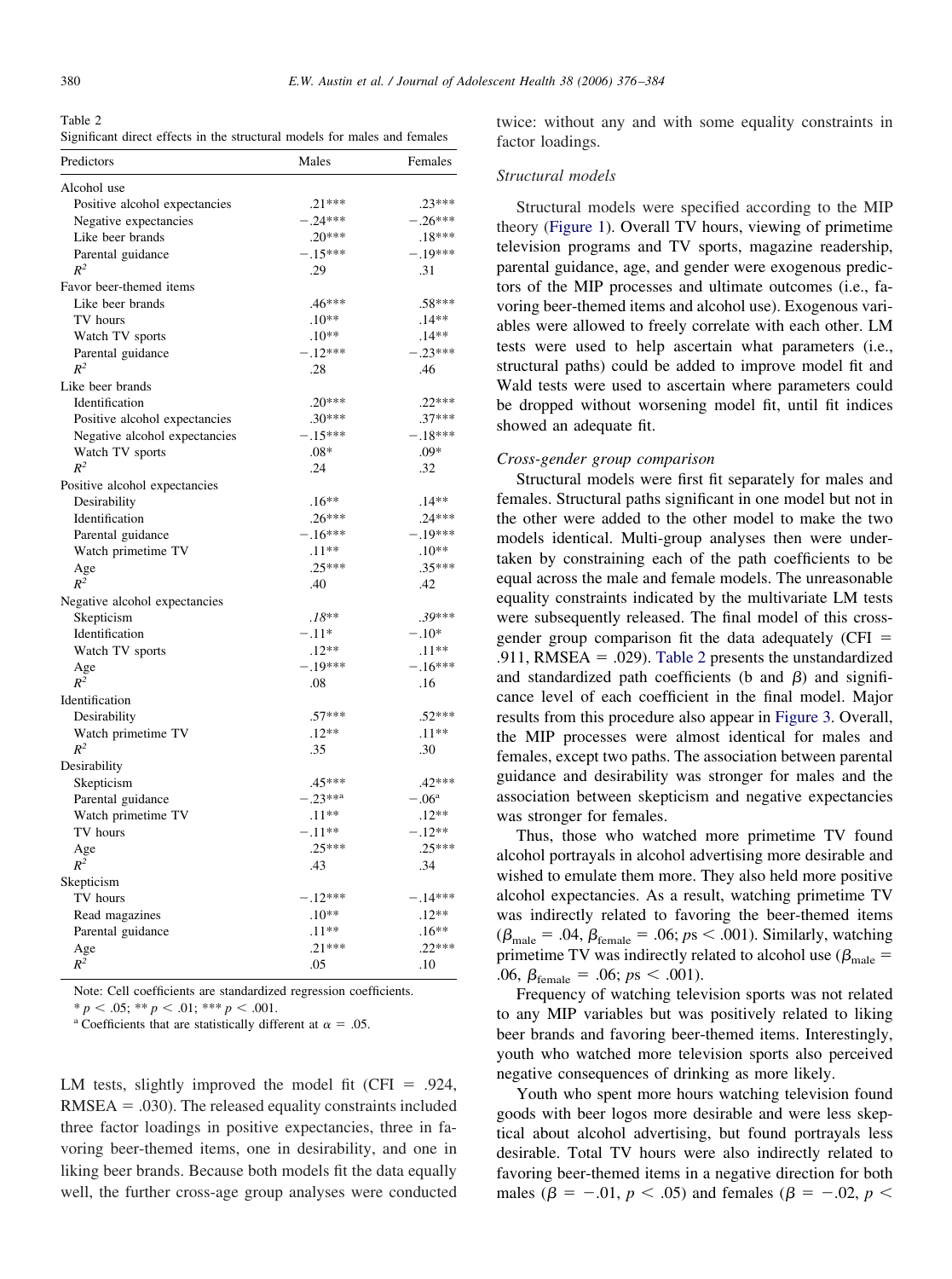<span id="page-5-0"></span>

Figure 3. Cross-gender comparison of the Message Interpretation Processes model. The path coefficient for females is in the parentheses and follows the coefficient for males. Bolded-italic coefficients are significantly different between males and females. Model fit: CFI = .911; RMSEA = .029.

.05). Nevertheless, total TV hours were overall positively related to favoring beer-themed items ( $\beta_{\text{male}} = .08$ ,  $\beta_{\text{female}}$ )  $=$  .13;  $ps < .01$ ). Total TV hours were indirectly and negatively related to alcohol use only for males ( $\beta = -.01$ ,  $p < .05$ ).

Youth who read magazines more often were more skeptical about advertising. Magazine readership also was indirectly and positively related to favoring beer-themed items only for males ( $\beta$  = .003,  $p$  < .05). In contrast, magazine readership was indirectly and negatively related to alcohol use only for females ( $\beta = -.01, p < .05$ ).

Consistent with the MIP theory, desirability of alcohol portrayals was positively associated with identification, which in turn predicted positive alcohol expectancies, negative alcohol expectancies, and liking beer brands. Desirability also directly predicted positive alcohol expectancies. Positive alcohol expectancies then positively predicted liking beer brands and alcohol use. Negative alcohol expectancies also predicted liking beer brands. Liking of beer brands then predicted favoring beer-themed items and alcohol use. As a result, favoring beer-themed items was indirectly related to desirability ( $\beta_{\text{male}} = .10$ ,  $\beta_{\text{female}} = .13$ ;  $p_s$  < .001) and to identification ( $\beta_{\text{male}} = .13$ ,  $\beta_{\text{female}} = .19$ ;  $p<sub>5</sub>$  < .001). Similarly, alcohol use was indirectly related to desirability ( $\beta_{\text{male}} = .12$ ,  $\beta_{\text{female}} = .11$ ;  $ps < .001$ ) and identification ( $\beta_{\text{male}} = .14$ ,  $\beta_{\text{female}} = .14$ ;  $p_s < .001$ ).

Skepticism was positively related to desirability of alcohol portrayals. Skepticism was also positively related to negative alcohol expectancies, which was negatively related to alcohol use and to liking beer brands. Skepti-

cism thus was indirectly and negatively related to alcohol use for females ( $\beta = -.07, p < .01$ ), but not for males. In contrast, skepticism was indirectly and positively related to favoring beer-themed items for males ( $\beta = .03$ ,  $p < .01$ ).

Youth who perceived greater parental guidance were more skeptical about alcohol portrayals. In addition, males who perceived less parental guidance found alcohol portrayals more desirable ( $\beta = -.23$ ). Perceived parental guidance was also negatively related to positive alcohol expectancies, favoring beer-themed items, and alcohol use.

#### *Cross-age group comparison*

The cross-age group analyses were conducted with some and without any equality constraints in factor loadings. Further, because the 9–11-year-olds reported almost no alcohol use, favoring beer-themed items was the only ultimate outcome variable in the 9–11-year-old model. Predictors of alcohol use were ascertained for youth aged 12–17, but these effects were not subjected to cross-group comparison. The model with some constraints in factor loadings fit the data (CFI = .912, RMSEA = .029) as well as the model with no constraint in factor loadings did (CFI  $=$  .913, RMSEA  $=$  .029). Moreover, the patterns of relations and sizes of the path coefficients were similar across the two analyses. Due to space limitations, we report only results from the analysis with no constraint in factor loadings [\(Table 3](#page-6-0) and [Figure 4\)](#page-7-0).

Overall, the MIP processes were almost identical for the two age groups, except two paths. The associations between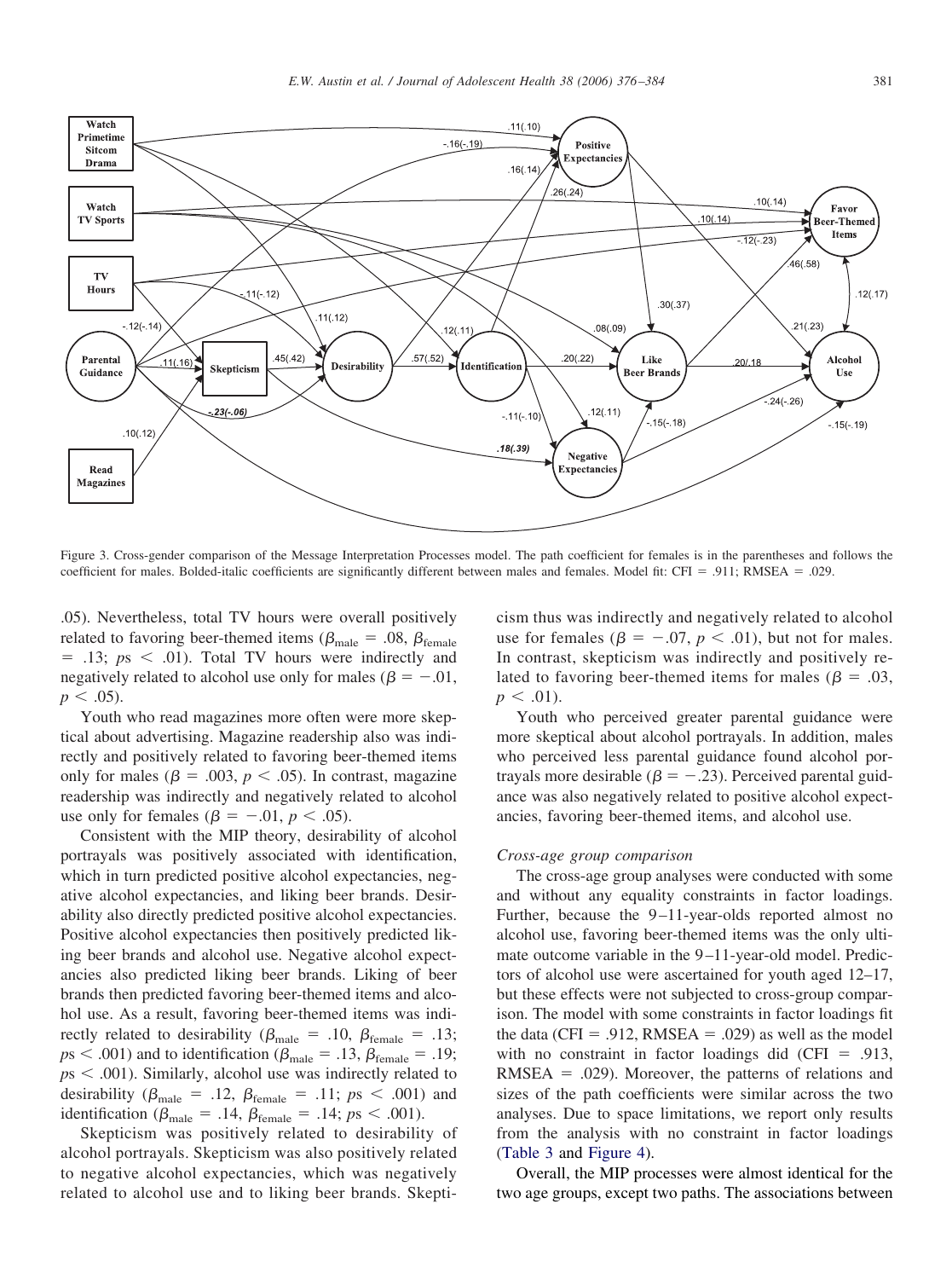<span id="page-6-0"></span>Table 3 Significant direct effects in the structural models for youth aged 9-11 and 12–17 years

| Predictors                    | Aged             | Aged          |  |  |
|-------------------------------|------------------|---------------|--|--|
|                               | $9-11$ years     | $12-17$ years |  |  |
| Alcohol use <sup>a</sup>      |                  |               |  |  |
| Positive alcohol expectancies |                  | $.22***$      |  |  |
| Negative expectancies         |                  | $-.31***$     |  |  |
| Like beer brands              |                  | $.18***$      |  |  |
| Parental guidance             |                  | $-.13*$       |  |  |
| $R^2$                         |                  | .31           |  |  |
| Favor beer-themed items       |                  |               |  |  |
| Like beer brands              | $.43***$         | .49***        |  |  |
| TV hours                      | $.12**$          | $.11**$       |  |  |
| Watch TV sports               | $.14***$         | $.12***$      |  |  |
| Parental guidance             | $-.13**$         | $-.16**$      |  |  |
| Gender (male)                 | $.27***$         | $.25***$      |  |  |
| $R^2$                         | .38              | .43           |  |  |
| Like beer brands              |                  |               |  |  |
| Identification                | $.24***$         | $.21***$      |  |  |
| Positive alcohol expectancies | $.28***$         | $.30***$      |  |  |
| Negative alcohol              | $-.18***$        | $-.13***$     |  |  |
| expectancies                  |                  |               |  |  |
| Gender (male)                 | $.16***$         | $.14***$      |  |  |
| $R^2$                         | .24              | .32           |  |  |
| Positive alcohol expectancies |                  |               |  |  |
| Desirability                  | .08 <sup>b</sup> | $.24***b$     |  |  |
| Identification                | $.28***$         | $.23***$      |  |  |
| Parental guidance             | $-.20***$        | $-.20***$     |  |  |
| Watch primetime TV            | $.14***$         | $.13***$      |  |  |
| Gender (male)                 | .02 <sup>b</sup> | $-.15***b$    |  |  |
| $R^2$                         | .18              | .25           |  |  |
| Negative alcohol expectancies |                  |               |  |  |
| Skepticism                    | $.25***$         | $.21***$      |  |  |
| Parental guidance             | $-.10^{b}$       | $.20***b$     |  |  |
| Watch TV sports<br>$R^2$      | $.11**$          | $.11**$       |  |  |
|                               | .08              | .11           |  |  |
| Identification                | $.61***$         | $.41***$      |  |  |
| Desirability                  | $.11*$           | $.09*$        |  |  |
| Watch TV sports               | $.09*$           | $.10*$        |  |  |
| Watch primetime TV<br>$R^2$   | .40              | .19           |  |  |
| Desirability                  |                  |               |  |  |
| Skepticism                    | $.47***$         | $.47***$      |  |  |
| Parental guidance             | $-.11**$         | $-.19**$      |  |  |
| $R^2$                         | .22              | .24           |  |  |
| Skepticism                    |                  |               |  |  |
| TV hours                      | $-.12***$        | $-.14***$     |  |  |
| Read magazines                | $.11***$         | $.13**$       |  |  |
| Parental guidance             | $.08*$           | $.14*$        |  |  |
| $R^2$                         | .03              | .05           |  |  |
|                               |                  |               |  |  |

Note: Cell coefficients are standardized regression coefficients.

 $* p < .05; ** p < .01; *** p < .001.$ 

<sup>a</sup> Few youth aged 9 –11 years reported alcohol use; alcohol use thus was not included in the analysis for this group.

<sup>b</sup> Coefficients that are statistically different at  $\alpha = .05$ .

parental guidance and negative alcohol expectancies and between desirability and positive alcohol expectancies were stronger for the 12–17-year-olds compared with those for the 9–11-year-olds. In addition, magazine readership was related positively and indirectly to favoring beer-themed

items for youth aged  $12-17$  ( $\beta = .004$ ,  $p < .05$ ), but not for youth aged  $9-11$ .

Skepticism was related indirectly and positively to favoring beer-themed items for youth aged 12–17 ( $\beta = .03$ ,  $p < .01$ ), but not for youth aged 9-11. Skepticism was positively related to negative alcohol expectancies, which in turn was negatively related to liking beer brands for all youth and negatively related to alcohol use for youth aged 12–17.

Parental guidance was positively related to negative alcohol expectancies but negatively related to alcohol use for youth aged 12–17. Thus, for youth aged 12–17, parental guidance was also indirectly and negatively related to favoring beer-themed items ( $\beta = -.06, p < .001$ ) and alcohol use ( $\beta = -.14, p < .001$ ).

#### **Discussion**

By testing a theoretical model of information processing, this study has demonstrated that interpretations of messages are at least as important as media exposure to adolescent alcohol use. This study also showed that message interpretation processes were similar for males and females and for youth aged  $9-11$  and  $12-17$ .

The MIP model posits that individuals arrive at decisions through partly logical and partly affect-based processes. The analysis overall showed how individuals progressively internalize messages to employ them in eventual decisions about behavioral choices, and the MIP model traced the affect-oriented route to behaviors. Desirability of media portrayals of alcohol use predicted the desire to emulate those portrayals, called identification, which predicted liking of beer brands and positive alcohol expectancies. There was no significant relation between skepticism (the logic-based processing) and alcohol use. Children's desire for beer-themed merchandise appeared to be related to alcohol use, indicating marketing effects of alcohol branding and merchandising on children and adolescents.

These results are important because if expectancies are not just logic-based, they are unlikely to be refuted successfully by purely logic-based campaigns. Skepticism may indirectly prevent underage drinking through its direct effect on negative expectancies. Unfortunately, the counter-balancing effects from skepticism were weaker than those from affect-based processing. This study, however, did not trace the complete logic-oriented path to decision-making posited by the MIP model, which could demonstrate an additional role for skepticism.

The relatively weak influences of media exposure measures used in this study may reflect their generality but also suggest that the intervening decision-making process is vital to consider. Conclusions based primarily on potential exposure measures may underestimate the influences of alcohol advertising on underage drinking.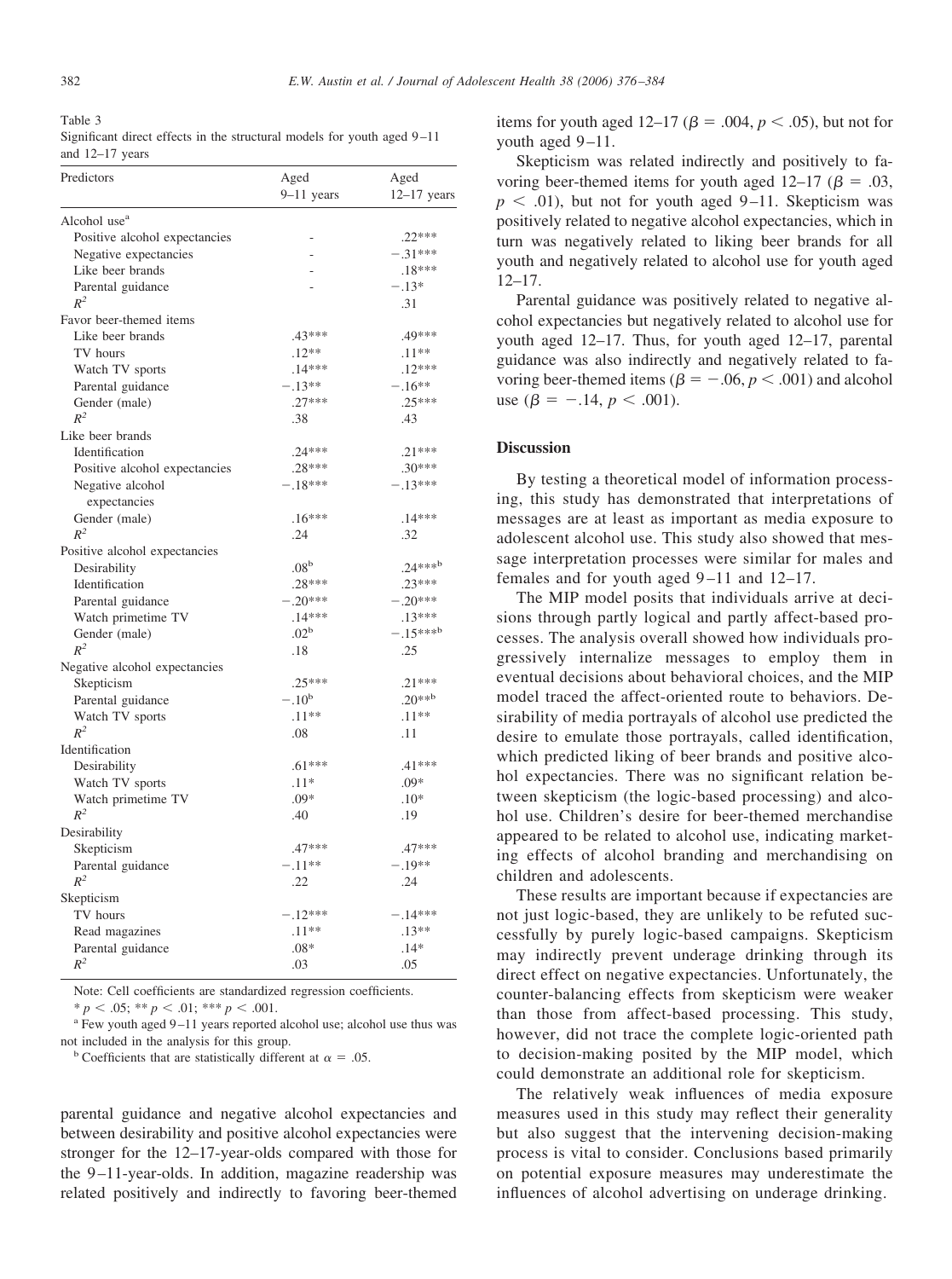<span id="page-7-0"></span>

Figure 4. Cross-age group comparison of the Message Interpretation Processes model. The path coefficient for youth aged 12–17 years is in the parentheses and follows the coefficient for youth aged 9-11 years. Bolded-italic coefficients are significantly different between the two age groups. The 9-11 group reported almost no alcohol use; there is thus no path from any other variable to alcohol used for this age group. Model fit: CFI = .913; RMSEA = .029.

Parental guidance of television viewing affected skepticism and desirability as well as positive alcohol expectancies in beneficial ways. Parental guidance also directly and negatively affected youths' decisions to choose beer-themed items and to drink alcohol. These findings strongly suggest that parents can help counter media effects and influence children's alcohol expectancies by teaching them to improve their information processing and critical skills. Efforts to strengthen this pattern of influence may be more effective and longer lasting than edicts, given that youth are increasingly becoming responsible for their own decisions and may be less responsive to orders given by authority figures [\[30\].](#page-8-0)

These results, although demonstrating the complexity of decision making, also demonstrate complexities of measurement. Skepticism and desirability appeared to be double-edged, having logical as well as affective characteristics and implications. Skepticism appears to increase individuals' awareness of advertising techniques while simultaneously reducing individuals' susceptibility to them. This suggests that awareness of the seductive nature of advertisements comprises a necessary component of skepticism. Future research should explore this issue further.

## **Acknowledgments**

This study was funded in part by National Institute of Alcohol Abuse and Alcoholism Grant R01 AA12136.

## **References**

- [1] Atkin CK, Hocking J, Block M. Teenage drinking: does advertising make a difference? J Commun 1984;34:157-67.
- [2] Grube JW, Wallack L. Television beer advertising and drinking knowledge, beliefs, and intentions among schoolchildren. Am J Public Health 1994;84(2):254 –9.
- [3] Robinson TN, Chen HL, Killen JD. Television and music video exposure and risk of adolescent alcohol use. Pediatrics 1998;102(5): E54.
- [4] Rychtarik RG, Fairbank JA, Allen CM, et al. Alcohol use in television programming: effects on children's behavior. Addict Behav 1983;8:19 –22.
- [5] Wallack L, Cassady D, Grube J. TV Beer Commercials and Children: Exposure, Attention, Beliefs, and Expectations about Drinking as an Adult. Washington, DC: AAA Foundation for Traffic Safety, 1990.
- [6] Grube JW. Alcohol portrayals and alcohol advertising on television: content and effects on children and adolescents. Alcohol Health Res World 1993;17(1):61-6.
- [7] McGuire WJ. Theoretical foundations of campaigns. In: Rice RE, Atkin CK, eds. Public Communication Campaigns. Newbury Park, CA: Sage; 1989:43– 65.
- [8] McKenna JW, Williams KN. Crafting effective tobacco counteradvertisements: lessons from a failed campaign directed at teenagers. Public Health Rep 1993;108:85–9 (suppl 1).
- [9] Austin EW, Knaus C. Predicting the potential for risky behavior among those "too young" to drink as the result of appealing advertising. J Health Commun 2000;5(1):13–27.
- [10] Austin EW, Meili HK. Effects of interpretations of televised alcohol portrayals on children's alcohol beliefs. J Broadcast Electron Media 1994;38:417–35.